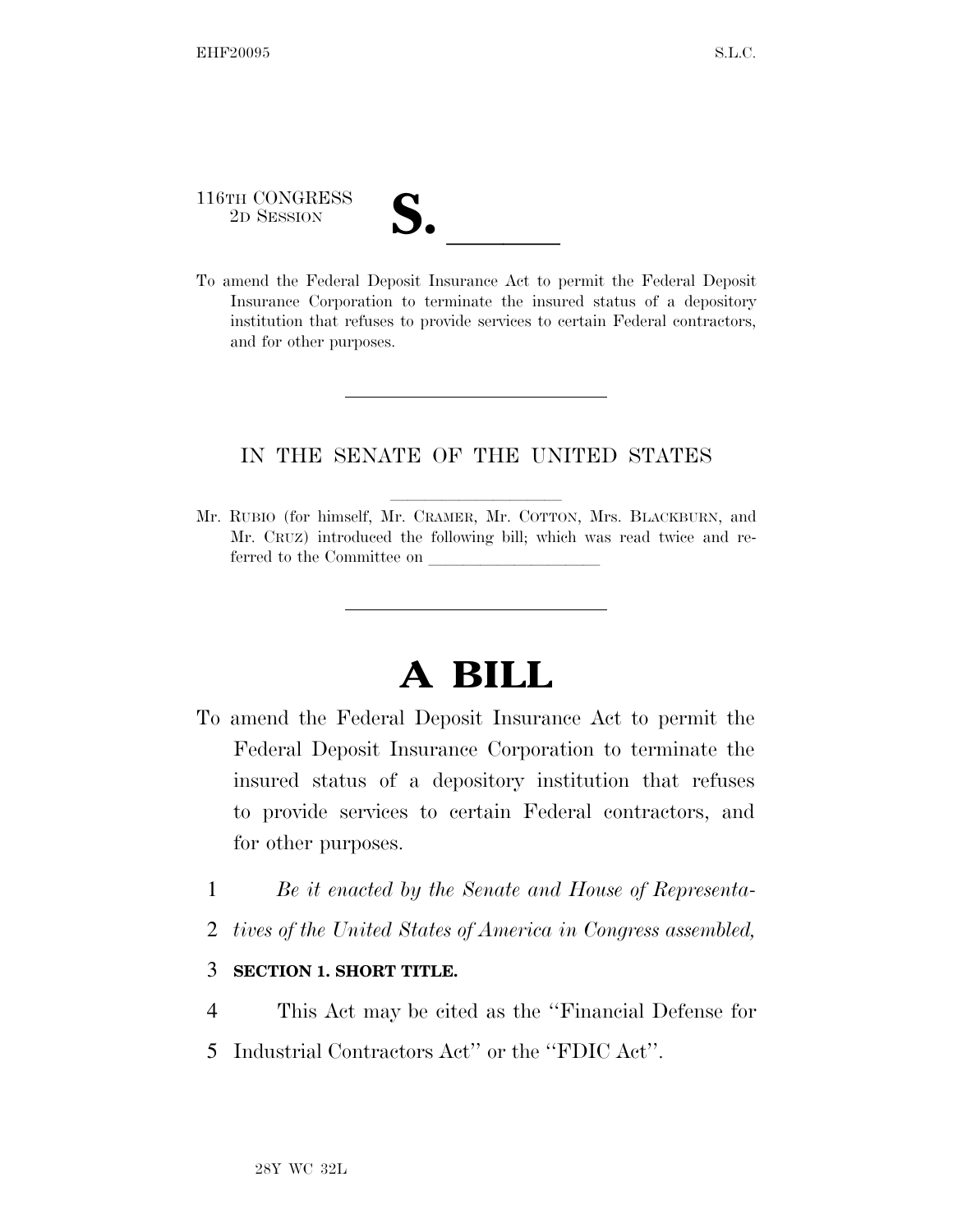| 1              | SEC. 2. TERMINATION OF INSURANCE.                   |
|----------------|-----------------------------------------------------|
| $\overline{2}$ | Section 8 of the Federal Deposit Insurance Act (12) |
| 3              | U.S.C. 1818) is amended—                            |
| $\overline{4}$ | (1) in subsection (a)(3), by inserting "or $(x)$ "  |
| 5              | after "subsection $(w)$ "; and                      |
| 6              | $(2)$ by adding at the end the following:           |
| 7              | "(x) TERMINATION OF INSURANCE RELATING TO           |
| 8              | DENIAL OF SERVICES TO FEDERAL CONTRACTORS.—         |
| 9              | " $(1)$ DEFINITIONS.—In this subsection—            |
| 10             | $\lq\lq$ the term 'contractor' means an entity      |
| 11             | that—                                               |
| 12             | $f'(i)$ is a party to a contract with the           |
| 13             | Federal Government;                                 |
| 14             | "(ii) has complied with all applicable              |
| 15             | laws and regulations in fulfilling the re-          |
| 16             | sponsibilities of the entity with respect to        |
| 17             | the contract described in clause (i); and           |
| 18             | "(iii) satisfies traditional underwriting           |
| 19             | and credit standards with respect to the            |
| 20             | banking service sought by the entity under          |
| 21             | paragraph $(2)$ ; and                               |
| 22             | $\lq\lq$ the term 'covered institution' means       |
| 23             | an insured depository institution that has more     |
| 24             | than $$50,000,000,000$ in total consolidated as-    |
| 25             | sets.                                               |